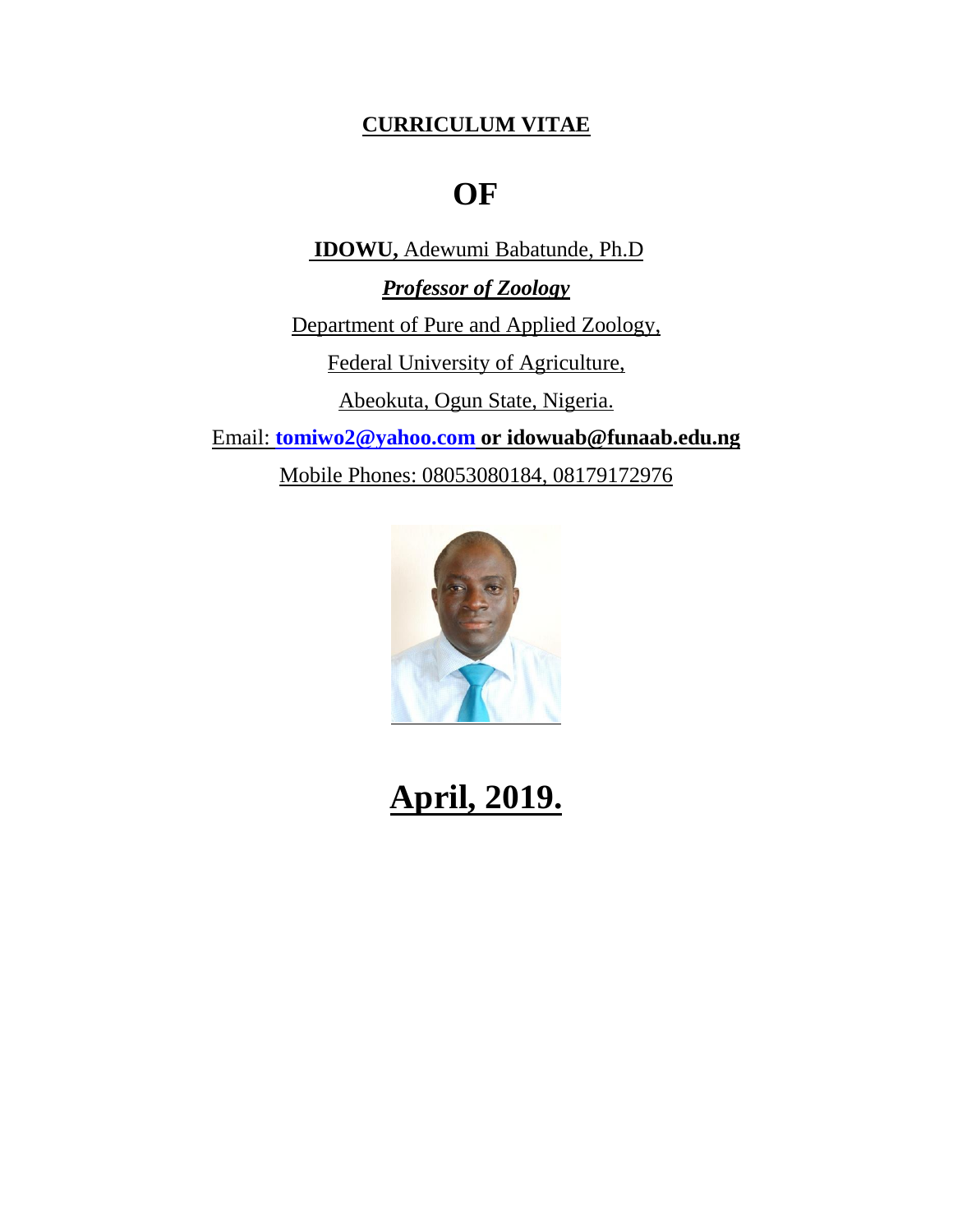#### **CURRICULUM VITAE OF PROF. A.B. IDOWU**

| 1.              | <b>NAME IN FULL:</b>                                                                                                                                                                                                                                                                                                                                                                                                                                                | PROF. IDOWU, Adewumi Babatunde                                                                                                                                                                                                                                  |                                                                                               |
|-----------------|---------------------------------------------------------------------------------------------------------------------------------------------------------------------------------------------------------------------------------------------------------------------------------------------------------------------------------------------------------------------------------------------------------------------------------------------------------------------|-----------------------------------------------------------------------------------------------------------------------------------------------------------------------------------------------------------------------------------------------------------------|-----------------------------------------------------------------------------------------------|
| 2.              | DATE AND PLACE OF BIRTH:                                                                                                                                                                                                                                                                                                                                                                                                                                            | 3rd Jan. 1965; Okemesi-Ekiti. Ekiti State                                                                                                                                                                                                                       |                                                                                               |
| 3.              | <b>NATIONALITY:</b>                                                                                                                                                                                                                                                                                                                                                                                                                                                 | Nigerian                                                                                                                                                                                                                                                        |                                                                                               |
| 4.              | <b>MARITAL STATUS:</b>                                                                                                                                                                                                                                                                                                                                                                                                                                              | Married                                                                                                                                                                                                                                                         |                                                                                               |
| 5.              | <b>NUMBER OF CHILDREN AND THEIR AGES:</b>                                                                                                                                                                                                                                                                                                                                                                                                                           | Four (21, 19,13 and 5 years)                                                                                                                                                                                                                                    |                                                                                               |
| 6.              | <b>NAME AND ADDRESS OF NEXT OF KIN:</b>                                                                                                                                                                                                                                                                                                                                                                                                                             | Prof. (Mrs) Olufunmilayo A. Idowu<br>Federal University of Agriculture, Abeokuta.<br>College of Biosciences,<br>Dept. of Pure and Applied Zoology<br>E-mail: tomiwo2@gmail.com.<br>Telephone: 08033349340 (Mobile)                                              |                                                                                               |
| 7.              | <b>CORRESPONDENCE ADDRESS:</b>                                                                                                                                                                                                                                                                                                                                                                                                                                      | Prof. A.B. <b>IDOWU</b><br>Department of Pure and Applied Zoology,<br>College of Biosciences<br>Federal University of Agriculture, Abeokuta,<br>P.M.B. 2240, Abeokuta. Ogun State.<br>Phone: 08053080184<br>E-mail: tomiwo2@yahoo.com and idowuab@funaab.edu.ng |                                                                                               |
| 8.<br>9.<br>10. | DATE OF FIRST APPOINTMENT AND POST:<br>DATE OF CONFIRMATION:<br>PRESENT POST, DATE OF LAST PROMOTION<br><b>AND SALARY:</b>                                                                                                                                                                                                                                                                                                                                          | 4 <sup>th</sup> April, 1992; Assistant Lecturer.<br>April, 1994.<br>Professor, October 2006, CONUASS 7 <sup>10</sup>                                                                                                                                            |                                                                                               |
| 11.             | PROGRESSION SINCE FIRST APPOINTMENT:                                                                                                                                                                                                                                                                                                                                                                                                                                | <b>Assistant Lecturer</b><br>$\mathbf{1}$ .<br>ii. Lecturer II<br>iii. Lecturer I<br>iv. Senior Lecturer<br>v. Associate Professor<br>vi. Professor                                                                                                             | 1992-1995<br>1995 - 1997<br>1997 - 2000<br>$2000 - 2003$<br>$2003 - 2006$<br>2006 - till date |
| 12.<br>13.      | <b>EDUCATION HISTORY WITH DATES:</b><br>Ebekun Secondary Commercial School, Iresi<br>i.<br>Okemesi Grammar School, Okemesi-Ekiti<br>ii.<br>iii.<br>Ondo State University, Ado-Ekiti.<br>University of Ibadan, Ibadan<br>iv.<br>University of Ibadan, Ibadan<br>V.<br>Galilee International Management Institute, Israel<br>VI.<br>Collaboration<br>with Harvard<br>University<br>in<br>Extension School.<br>ACADEMIC AND/OR PROFESSIONAL QUALIFICATIONS WITH DATES: | 1976 - 1978<br>1979 - 1982<br>$1982 - 1986$<br>$1987 - 1988$<br>$1988 - 1995$<br>2012                                                                                                                                                                           |                                                                                               |

i. West African School Certificate. 1982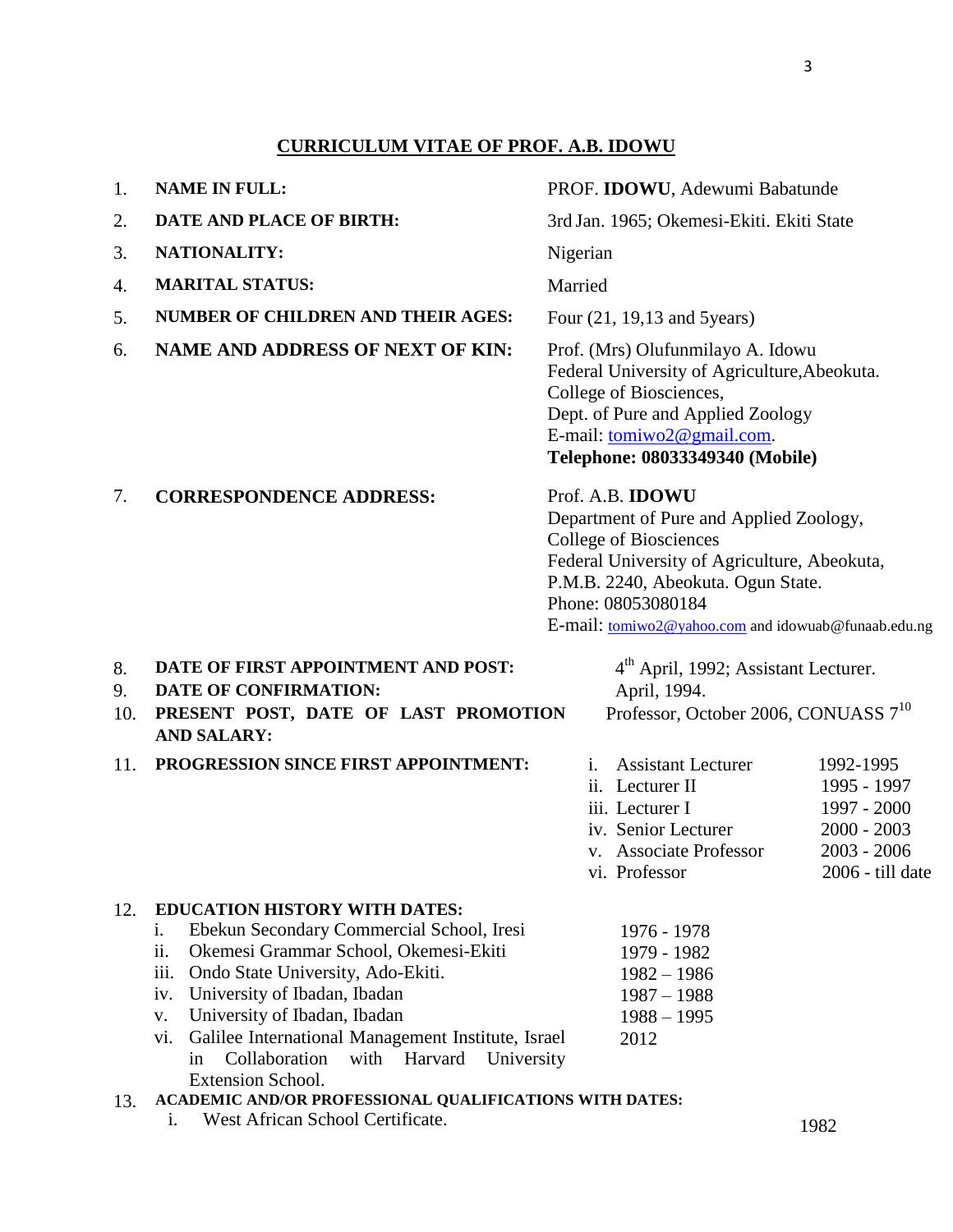ii. B.Sc (Hons) Zoology (Second Class-Upper) iii. M.Sc Zoology (Animal Physiology) 1986 1988

- iv. Ph. D Zoology (Animal Physiology). 1995
- v. Certificate in Management of Higher Education Institution 2012

#### 14. **WORK EXPERIENCE AND DATE:**

| i.<br>Tutor (NYSC): K-Dere Community Grammar School, K-Dere,                             |              |
|------------------------------------------------------------------------------------------|--------------|
| Ghokana, Rivers State.                                                                   | 1986-1987    |
| ii. Assistant Lecturer; Dept. of Biological Sciences, University of                      |              |
| Agriculture, Abeokuta.                                                                   | 1992-1995.   |
| iii. Part Time Lecturer; Dept. of Science Laboratory Technology training                 |              |
| programme, University of Agriculture, Abeokuta                                           | 1992 - 1997. |
| iv. Lecturer II; Dept. of Biological Sciences, University of Agriculture,                |              |
| Abeokuta                                                                                 | 1997 - 2000. |
| v. Lecturer I; Dept. of Biological Sciences, University of Agriculture,                  |              |
| Abeokuta                                                                                 | 2004-2003    |
| vi. Senior Lecturer; Dept. of Biological Sciences, University of                         |              |
| Agriculture, Abeokuta.                                                                   |              |
| vii. Reader; Dept. of Biological Sciences, University of Agriculture, 2003-2006          |              |
| Abeokuta                                                                                 |              |
| viii. Professor; Dept. of Biological Sciences, University of Agriculture, 2006-Till date |              |
| Abeokuta                                                                                 |              |
| ix. Visiting Associate Professor, University of Lagos, Akoka, Lagos                      | 2008-2009.   |
| x. Visiting Professor, Chrisland University, Owode, Ogun State                           | 2016         |
| xi. Adjunct Professor, Federal College of Education                                      | 2013         |

#### 15 **UNIVERSITY TEACHING EXPERIENCE**

#### **LECTURING**

| <b>COURSES</b>                        | <b>CODE</b>    | <b>UNITS</b> | PERIOD TAUGHT      |
|---------------------------------------|----------------|--------------|--------------------|
| Practical Biology 1                   | <b>Bio 191</b> | 1 unit       | $1992 - Till$ Date |
| <b>Practical Biology II</b>           | <b>Bio 192</b> | 1 unit       | 1992 – Till Date   |
| <b>Introductory Physiology I</b>      | <b>Bio</b> 103 | 2 units      | $1992 - Till$ Date |
| <b>Introductory Biology II</b>        | <b>Bio 102</b> | 2 units      | 1992 - Till Date   |
| <b>Invertebrate Zoology</b>           | Zoo 261        | 3 units      | 1992 - Till Date   |
| <b>General Physiology</b>             | <b>Bio 206</b> | 2 units      | 1992 - Till Date   |
| <b>Biological Techniques</b>          | <b>Bio 303</b> | 2 units      | 1994 - 2012        |
| <b>Research Methods</b>               | <b>Bio</b> 304 | 2 units      | 1996 - 2008        |
| <b>Basic Entomology</b>               | Zoo 361        | 3 units      | $1996 - 2008$      |
| Chordates                             | Zoo 365        | 3 units      | $1996 -$ Till Date |
| <b>Comparative Animal Physiology</b>  | Zoo 362        | 3 units      | 1992 - Till Date   |
| <b>Comparative Vertebrate Anatomy</b> | Zoo 366        | 3 units      | $1992 - 1999$      |
| Principles of Systematic Zoology      | Zoo 461        | 2 units      | $1995 -$ Till Date |
| <b>Applied Entomology</b>             | Zoo 462        | 2 units      | 1996 - 1998        |
| Animal Behaviour                      | Zoo 466        | 2 units      | $1996 - 2006$      |
| <b>Biostatistics</b>                  | <b>Bio</b> 703 | 3 units      | $1998 - 2008$      |
| Physiology and Environment            | Zoo 711        | 3 units      | 1999 - Till Date   |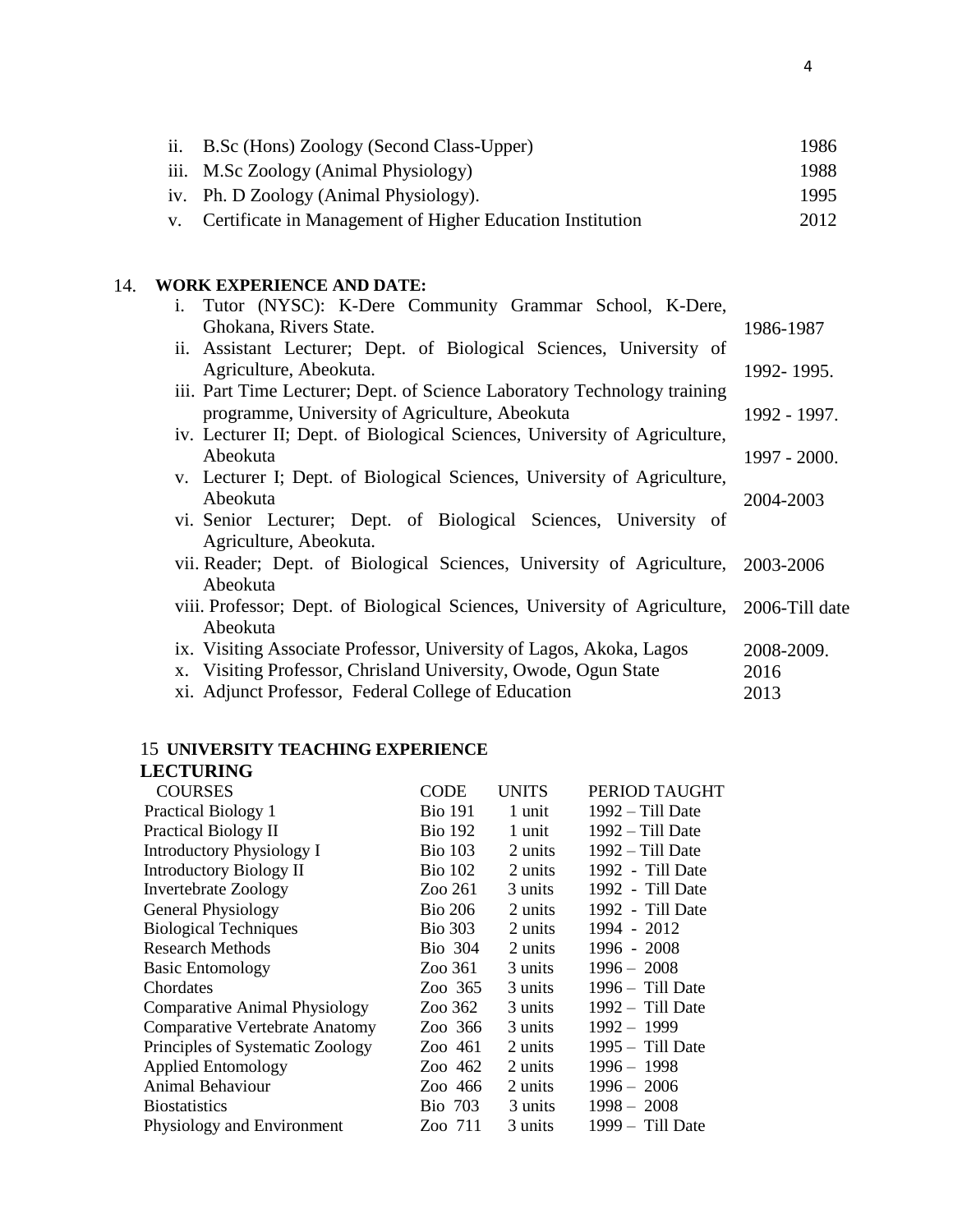| Physiology of Digestion  | Zoo 707 | 3 units | $1999 -$ Till Date |
|--------------------------|---------|---------|--------------------|
| Excitable Tissues        | Zoo 708 | 3 units | $1999 - Till$ Date |
| Animal Hormone           | Zoo 710 | 3 units | $1999 - Till$ Date |
| Physiological Techniques | Zoo 712 | 3 units | $1999 - Till$ Date |

#### STUDENT SUPERVISION

i. Undergraduate: 120 students

| ii. Postgraduate (Completed) |                                        |
|------------------------------|----------------------------------------|
| Ademolu, K.O.                | M.Sc and Ph.D (Major Supervisor)       |
| Osunkeye, O.J.               | M.Sc(Member of Supervisory Committee)  |
| Sam-Wobo, S.O.               | Ph.D(Member of Supervisory Committee)  |
| Amusan, A.A.S.               | Ph.D)(Member of Supervisory Committee) |
| Adah, P.                     | Ph. D(Member of Supervisory Committee) |
| Ubaha, Gloria                | M.Sc (Major Supervisor)                |
| Ajao, A.M.                   | M.Sc/Ph.D (Major Supervisor)           |
| Adeyi, O.A.                  | P.hD (Major Supervisor)                |
| Ajayi A.O.                   | M.Sc (Major Supervisor)                |
| Olayinka O.T                 | M.Sc (Major Supervisor)                |
| Bamidele J.A                 | M.Sc (Major Supervisor)                |
| ii. Postgraduate (On-Going)  |                                        |
| Ajayi A.O.                   | Ph.D (Major Supervisor)                |
| Ashade, Femi                 | Ph.D (Major Supervisor)                |
| Bamidele J.A                 | M.Sc (Major Supervisor)                |
|                              |                                        |

| $\frac{1}{111}$ . The content of $\frac{1}{111}$ |                         |
|--------------------------------------------------|-------------------------|
| Ajayi A.O.                                       | Ph.D (Major Supervisor) |
| Ashade, Femi                                     | Ph.D (Major Supervisor) |
| Bamidele J.A                                     | M.Sc (Major Supervisor) |
| Olayinka O.T                                     | Ph.D (Major Supervisor) |
| Bamidele J.A                                     | Ph.D (Major Supervisor) |
| Ayeni K.S                                        | Ph.D (Major Supervisor) |
| Audu David                                       | M.Sc (Major Supervisor) |
| Olaifa<br><b>Mrs</b>                             | M.Sc (Major Supervisor) |
|                                                  |                         |

#### 16. **ADMINISTRATIVE RESPONSIBILITIES, COMMITTEE SERVICES AND OTHER ACTIVITIES IN THE UNIVERSITY SYSTEM.**

| Acting Head, Department of Biological Sciences                               | 2001-2005          |
|------------------------------------------------------------------------------|--------------------|
| Interim Head of Department, Biological Science                               | 2007               |
| Member, University Senate                                                    | 2001-till date     |
| Member, University Ceremonials Committee                                     | 1999-2005          |
| Member, UNAAB Users Committee                                                | 2010-2014          |
| <b>COLNAS Representative on SLTTP Committee</b>                              | 1995               |
| <b>COLNAS Representative on UNAAB'S Educational Broadcasts</b>               | 1995               |
| Coordinator, Science Laboratory Technology Training Programme                | 2000 - 2001        |
| College of Board of Studies<br>Member,                                       | $2000 -$ till date |
| Senate Committee on verification of Student Certificate<br>Member.           | 1998 - 2001        |
| Member, University Ceremonial Committee                                      | 1997 -2005         |
| Senate Committee on Examinations<br>Member,                                  | 1998 till date     |
| Chairman, College Committee on Leadership Seminar                            | 1998 - 2005        |
| Member, Board of Postgraduate Studies                                        | 1997-2001          |
| Coordinator, Zoology Unit, department of Biology Sciences.                   | 1997-till date     |
| Coordinator, Science Laboratory Technology Training Programme                | 2000-2001          |
| Member, Student Disciplinary Committee                                       | $1996 - 1998$      |
| Member, LOC for International Conference on Science and National Development |                    |
|                                                                              | 2004- till date    |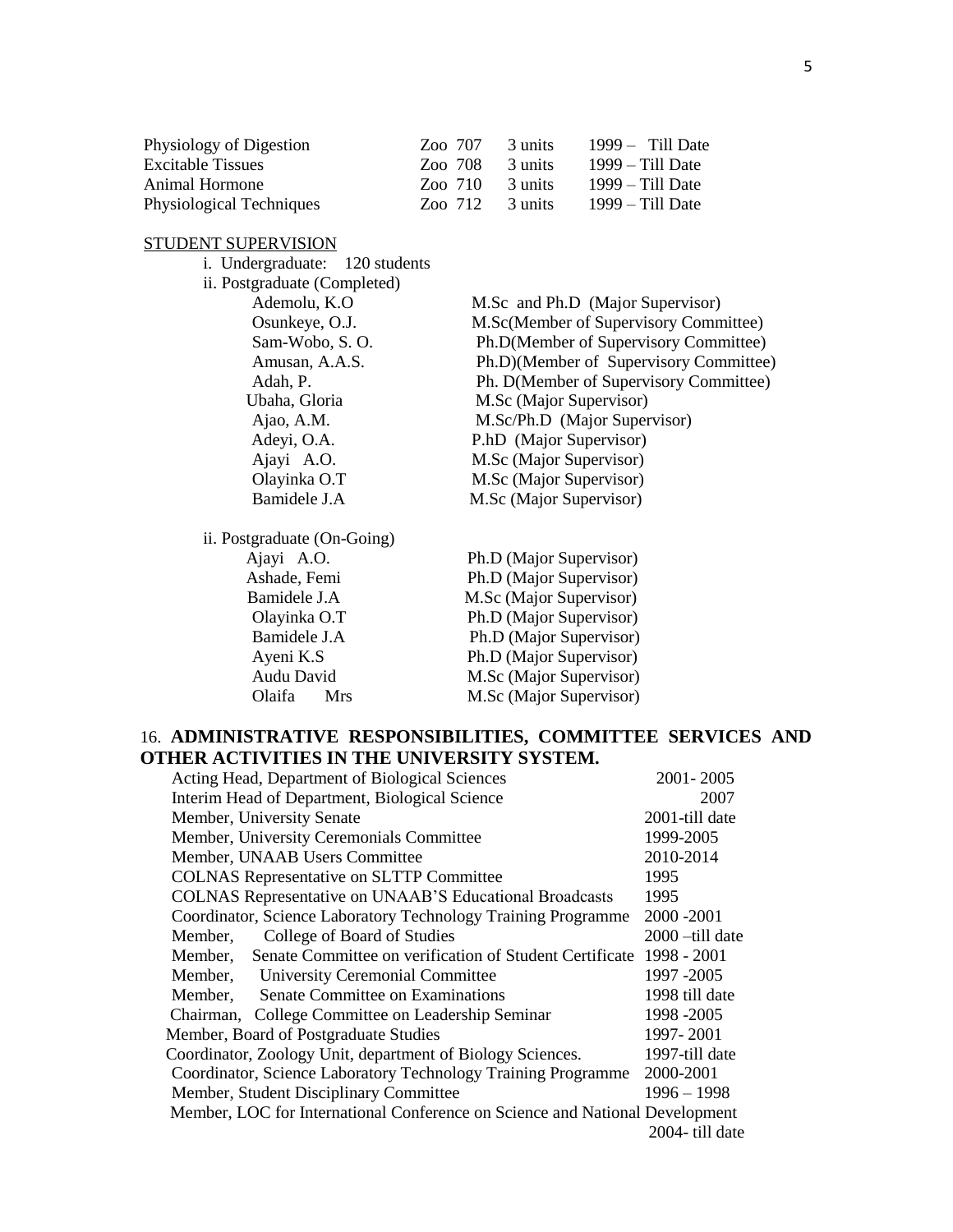| Member, UNAAB Linkages and Partnership Committee                                        | 2005-2008      |  |  |
|-----------------------------------------------------------------------------------------|----------------|--|--|
| Member, Screening Exercise for fresh Students                                           | 2008-till date |  |  |
| Member, Appointments and Promotion Committee for Academic Staff 2009-2013               |                |  |  |
| Member, Staff Disciplinary Committee                                                    | 2009-2013      |  |  |
| Hall Warden, Male Hostel                                                                | 2009-2014      |  |  |
| Member, Capital Development Committee                                                   | 2009-          |  |  |
| Member, FUNAAB Academic Planning and Curriculum Committee 2010-                         |                |  |  |
| Member, UNAAB Campus Security Committee                                                 | 2010           |  |  |
| Member, Council Committee on Staff Certificate Screening                                | 2010-2012      |  |  |
| Chairman, Council Sub-Committee on verification of Junior Staff Certificate 2010 – 2012 |                |  |  |
| Member, Committee on the Silver Jubilee Anniversary of FUNAAB 2012                      |                |  |  |
| Member, Senate Committee on Examination Results                                         | 1995-2008      |  |  |
| Member, Senate Committee on Examination results                                         | 2010-till date |  |  |
| Member, UNAAB Users Committee                                                           | 2010-2014      |  |  |
| Chairman, FUNAAB Staff School Development Committee                                     | 2010-2013      |  |  |
| Member, Review of Academic Brief for FUNAAB                                             | 2012-2016      |  |  |
| Chairman, FUNAAB Curriculum Review Committee                                            | 2012-2016      |  |  |
| Chairman, Federal University of Agriculture Ceremonial Committee 2010-2015              |                |  |  |
| Member, Business Committee of University Senate                                         | 2016-          |  |  |
| Member, Search Team for the Appointment of Vice-Chancellor                              | 2016-          |  |  |
| Dean, Student Affairs, FUNAAB                                                           | 2016-          |  |  |
| Chairman, Committee on Funaab Academic Brief                                            | 2017-          |  |  |
| Chairman, Administrative Enquiry 0n 2017 JUPEB                                          | 2017           |  |  |
| Member, Committee on Improved Welfare Package for the University                        |                |  |  |
| <b>Staff</b>                                                                            | 2017           |  |  |
| Member, Committee on Review of Remuneration of External Examiners 2017                  |                |  |  |

#### 17.**OTHER ACTIVITIES OUTSIDE THE UNIVERSITY SYSTEM (1997 TILL DATE**

| External Examiner, Department of Zoology, University of Lagos                     | 2010-2013,2016 |  |
|-----------------------------------------------------------------------------------|----------------|--|
| External Examiner, Department of Zoology, University of Ibadan                    | 2010-2013      |  |
| External Examiner, Olabisi Onabanjo University, Ago_Iwoye                         | 2009-2012      |  |
| External Examiner, Federal University of Technology, Akure                        | 2013-          |  |
| External Examiner, Lagos State University, Ojo, Lagos                             | 2013-2014      |  |
| External Examiner, Obafemi Awolowo University, Ile-Ife                            | 2011           |  |
| Member, Interview Panel for Appointment of Professor, University of Lagos         |                |  |
| External Assessor, University of Uyo                                              |                |  |
| External Assessor, Professorial Cadre Babcock University, Ilisan Remo, Ogun State |                |  |
| External Assessor, Professorial Cadre Olabisi Onabanjo University, Ago-Iwoye      |                |  |
| Member, NUC Curriculum Committee for Human Biology                                |                |  |
| Panel Member, NUC Accreditation Team to University                                | $2010-$        |  |

#### **18 MEMBERSHIP OF PROFESSIONAL BODIES AND ASSIGNMENTS**

- (i) Nigerian Society for Parasitology
- (ii) Science Association of Nigeria.
- (iii) Nigerian Entomological Society
- (iv) Zoological Society of Nigeria
- (v) Nigerian Institute of Biology
- (vi) The American Entomological Society
- (vii) The Orthopterists

Member, Editorial Advisory Zoological Society of Nigeria. (2002 till date) Reviewer for many scientific journals both local and international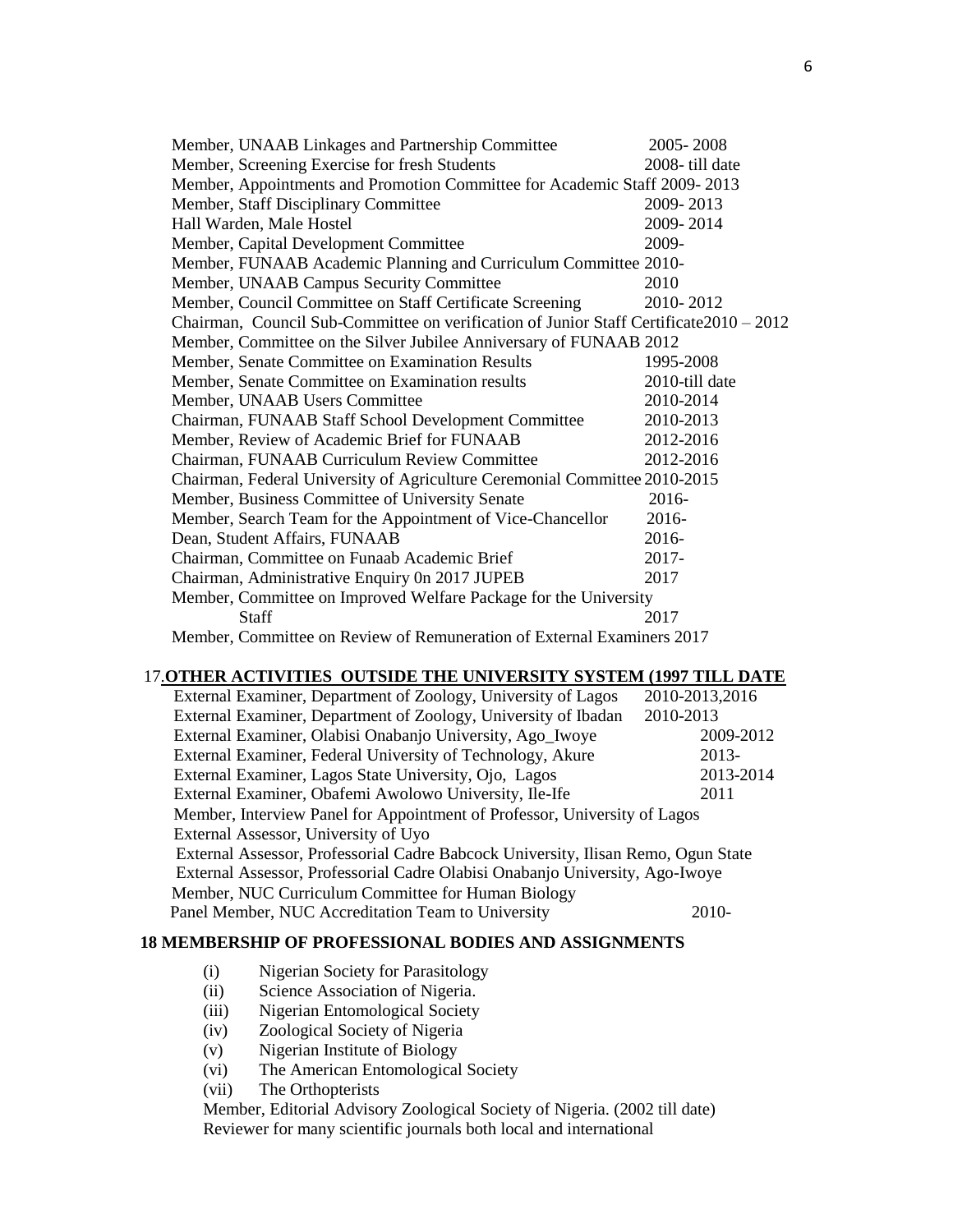#### **19 ACTIVITIES OUTSIDE THE UNIVERSITY SYSTEM**

Member, Board of Trustees, Centre for the Advancement of Research in Diabetes (The Diabetes Centre) Abeokuta, Nigeria. Project Manager, Centre for the Advancement of Research in Diabetes (The Diabetes Centre) Abeokuta, Nigeria. Council Member, Nigeria Society of Entomology Chairman, Abeokuta branch, Nigeria Society of Entomology National Director, Full Gospel Business Men's Fellowship International (FGBMFI) Director in Charge of Training for South west 5, FGBMFI Member and National Director, Full Gospel Business Men's Fellowship International, Abeokuta Member, New Covenant church, Ibara Centre, Quarry Road, Abeokuta Member, Executive Committee LUD V Residential Estate, Leme Abeokuta Dean, New Covenant Business School, Abeokuta Campus, Abeokuta Co-Editor, Olusegun Obasanjo: The Presidential Legacy 1999-2007 Vol. 1 & 2 pp 290 & 401 BookCraft Africa

#### **20** RESEARCH

Research in Progress

- 1. Studies of the defensive secretion of *Zonocerus variegatus*
- 2. Microbial floral of Insects with special reference to *Zonocerus variegatus* and *Periplaenta* spp.
- 3. Studies on the reproductive and digestive systems of *Z. variegatus*.
- 4. Physiological studies on the role of earthworm and its indigenous microflora in improvement of soil fertility
- 5. Structural and Physiological Studies on the different land snails found in Abeokuta
- 6. Potentials of different plant extracts on the physiology of the Albino Rat *Sprague dawley*

#### 21**. PUBLICATIONS**

- (a) Dissertation
	- (i) Studies on Earthworms found in different locations in Ondo State (B.Sc Project, 1986)
	- (ii) Studies on the attraction of the African pest grasshopper*, Zonocerus variegatus* (L) to plants (M.Sc 1988)
	- (iii) Structural and Physiological Studies on the repelled gland of the African pest grasshopper, *Zonocerus variegatus* (Orthoptera: Pyrgomorphidae) (Ph.D, 1995)
	- (iv)

**INAUGURAL LECTURE:** 

#### **Idowu A. Babatunde (2015) The Animal in the Lens of A Zoologist. FUNAAB Inaugural Lecture Series No. 50 Pp148**

- **(b) Articles in Learned Journal**
	- (1) **Idowu, A. B.** (1995) Structure of the repellent gland of *Zonocerus variegatus*  (Orthoptera:Pyrgomorphidae) Journal of African Zoology 109: 247 – 252.
	- (2) **Idowu, A. B.** (1996). The growth pattern of the repellent gland Zonocerus variegatus (L) (Orthoptera; Pyragomorphidae) Bio Science Research Communications 8: 1 – 6.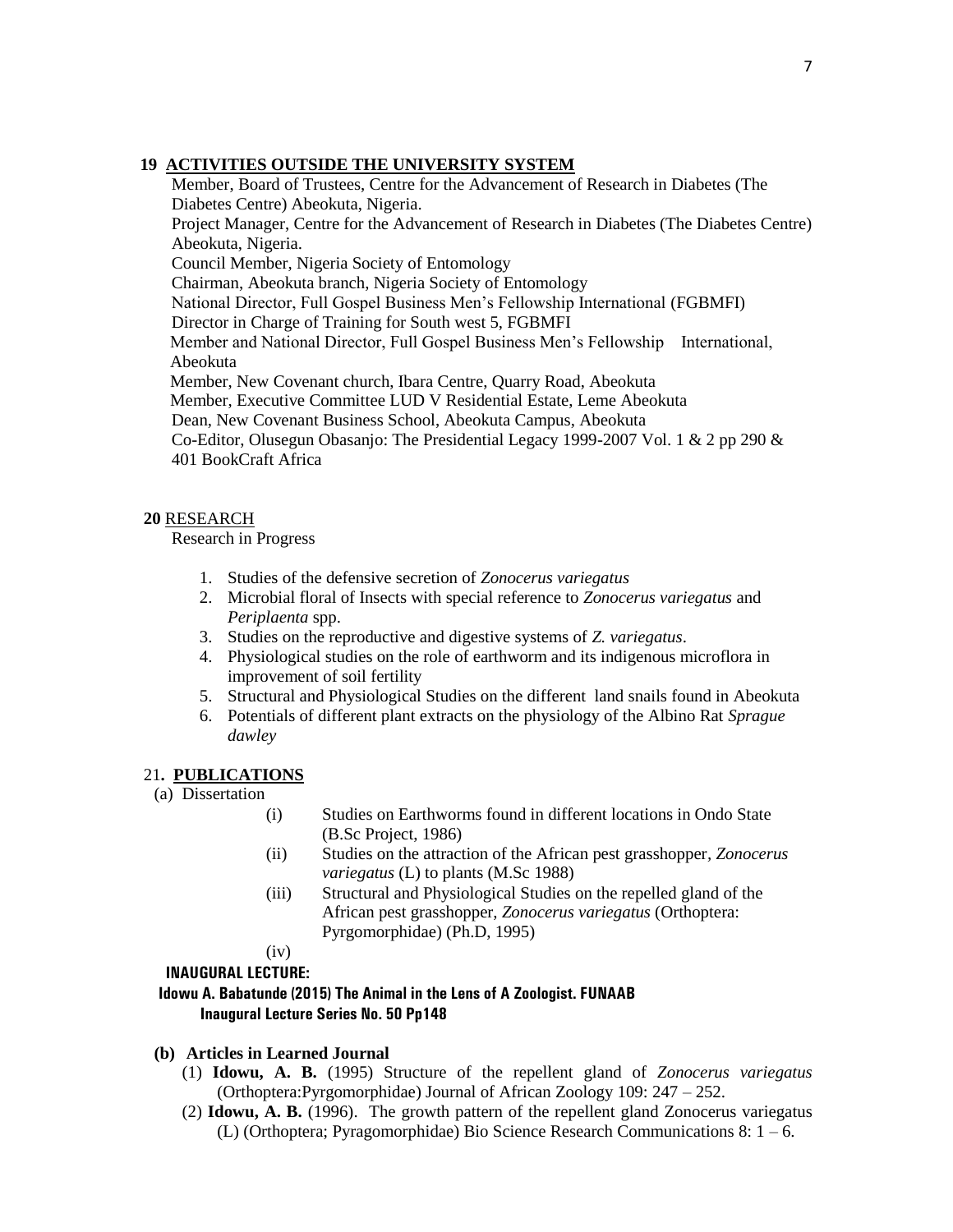- (3) **Idowu, A. B.** and Modder, W.W.D. (1996). Possible control of the stinking grasshopper, *Zonocerus* variegatus by human consumption, Niger. Fld. 61: 7–14.
- (4) **Idowu, A. B.** (1997). The defensive mechanisms of *Zonocerus variegatus* (L) (Orthoptera, Pyrgomorphidae) against potential Predators. Journal of African Zoology 111: 109 – 203.
- (5) **Idowu, A. B.** and Modder, W.W.D. (1998). Preliminary Chemical Analyses of the repellent secretion of the African variegated grasshopper, *Zonocerus variegatus* Insect Sci. Appl; 18: 129 – 137.
- (6) **Idowu, A. B**. and Idowu, O. A. (1999). Pharmacological properties of the repellent secretion of *Zonocerus variegatus* (Orthoptera; Pyrgomorphidae) Rev. Biol. Trop.  $47(4): 1015 - 1020.$
- (7) **Idowu A. B.** (2000). The mode of Action of the repellent gland of *Zonocerus variegatus* (L) (Orthoptera: Pyrgomorphidae) Bioscience research Communications 12 (2): 119-125
- (8) **Idowu, A. B.** (2000). Effect of food plants in the volume of repellent secretions obtained in adult *Zonocerus variegatus* (L). (Orthoptera; Pyrgomorphidae) *Rev. Biol. Trop.* 49(2): 679-684
- (9) **Idowu, A. B.** and Akinsete, Alfred (2000). The attraction of *Zonocerus variegatus* (L) (Orthoptera; Pyrgomorphidae) to different types of lure *Rev. Biol. Trop.* 49(2) 673- 678
- (10) **Idowu, A. B** and Edema, O.A. (2002). The microbial flora of the different gut regions of the variegated grasshopper *Zonocerus variegatus* (L) (Orthoptera: Pyrgomorphidae) *Niger. J.PL. Prot.* :20:19-30
- (11) **Idowu, A. B.**, Amusan A.A.S. and Oyediran, A.G. (2003) The response of *Clarias garienpinus* fingerlings (Burchell 1822) to the diet containing Housefly maggot *(Musca domestica)Journal of Animal Production* 30(1):139-144
- (12) **Idowu, A.B.** and Sonde O.A (2004) The Effects of some food plants to the growth,Development and Fecundity of *Zonocerus variegatus (L)* Niger.J.Entomol. 21:54-64
- (13) Mafiana, C.F; **Idowu, A.B**; Amusan, A.A.S; & Oke, O.A (2003) Survey of adult mosquitoes in the hostels of the University of Agriculture, Abeokuta Ogun State, Nigeria. Nig. J. Parasit. 24:167-172
- (14) Adeniyi, A.A., **Idowu,A.B**., and Okedeyi, O.O. (2003) Levels of Cadmium, Chromium and lead in dumpsites earthworm *Lybrodrilus violaceous*, Housefly *Musca domestica* and dragonfly *Libellua luctosa*. *Pakistan Journal of Scientific and Industrial Research 46(3)452-456*
- (15) **Idowu A.B**., Edema M.O., Kolawole A. Z. (2003) A comparative analysis of fauna populations in the soil of University of Agriculture, Abeokuta, Nigeria. ASSET 2(2) 105-15
- (16) Ademolu, K.O., **Idowu,A.B**., Mafiana,C.F. and Osinowo,O.A. (2004) Performance, Proximate, and mineral analyses of the African Giant Land Snail (*Archachatina marginata*) fed different nitrogen sources African Journal of Biotech.3 (8) :412-417
- (17) Amusan, A.A.S., Mafiana,C.F., **Idowu,A.B**. and Olatunde, G.O. (2004) Mosquito species breeding in ground pools and artificial containers in Ajana, Ogun State, Nigeria. Niger. J. Entomol. 21:11-21
- (18) Idowu, M.A., **Idowu, A.B.** and Faseki, M.F. (2004) Nutrient composition and processing of variegated grasshopper *Zonocerus variegatus* (L.)(Orthoptera: Pyrgomorphidae) for human consumption Niger. J. Entomol. 21:65-70
- (19) *Sam-W*obo, S.O., C.F. Mafiana and **A.B. Idowu** (2004) Re-infection patterns of ascariasis among children in Ogun State,Nigeria. Nig. J. Parasit. 25: 7-13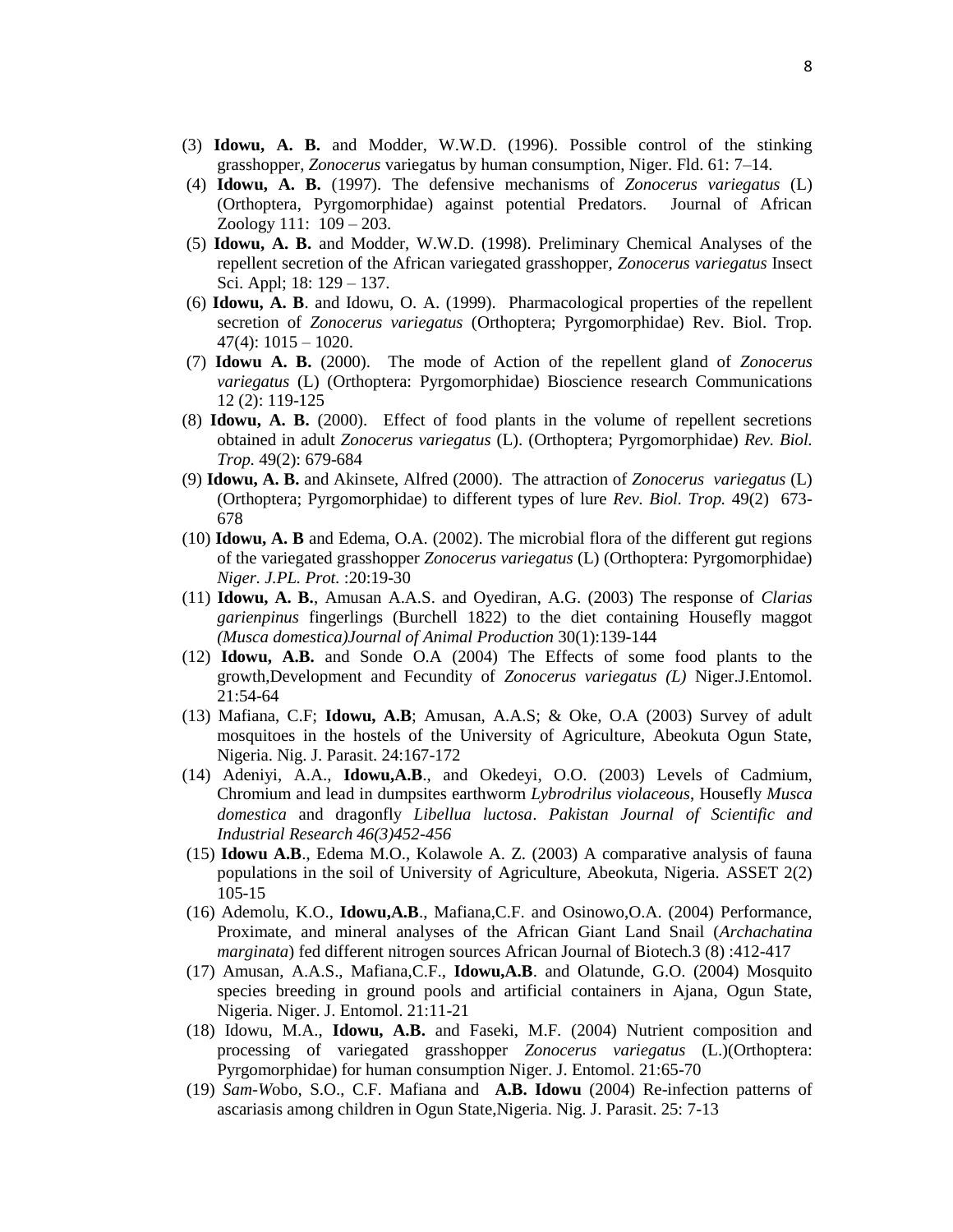- (20) Adeniyi, A.A., Okedeyi, O.O. and **Idowu,A.B**. (2005) Determination of Cadmium, Chromium and lead in dumpsites soil millipedes *Parajulus sp. Ghana Journal of Chemistry* 6:17-26
- (21) **Idowu, A.B** And Akinnusi, O.A (2005) The structure of the ovotestis of the common African land snails found in Abeokuta, South Western, Nigeria *Journal of Animal Production* 33(2): 286-293
- (22) Ademolu, K.O. and **Idowu, A.B**. (2005) The use of poultry dropping as snail feed *J. Anim. And Veter. Adv. 4(6):566-569*
- *(23)* **Idowu A.B.**, Edema M.O., Adeyi A.O. (2006) Distribution of micro-flora in the gut sections and casts of Libyodrillus violaceous collected from University of Agriculture, Abeokuta, Nigeria *Rev. Biol. Trop*. 54(1): 49-58
- (24) Amusan, A.A.S., Mafiana,C.F., **Idowu,A.B**. and Olatunde, G.O. (2005) Sampling mosquitoes with CDC trap in rice field and plantation communities in Ogun State. Tanzania Health Research Bulletin 7: 111-116
- (25) Amusan, A.A.S., **Idowu,A.B.** and Arowolo,F.S. (2005) Comparative toxicity effect of bush tea leaves (*Hyptis suaveolens)* and orange peel (*Citrus sinesis)* oil extract on larvae of the yellow fever mosquito *Aedes aegypti*. Tanzania Health Research Bulletin 7: 174-178
- (26) Idowu, O.A., **Idowu, A.B**., Mafiana, C. F. and Sam-Wobo, S. O. (2000). Multiplication and viability of axenically cultivated Trypamosoma vivax in invitro and invivo cultures. African Journal of Biotech
- (27) **Idowu, A.B.**, Akinloye, O.A. And Ifede,O.D(2006) Effect of *Hyptis suaveolens* Ethanolic Extract on the Physiology of Albino Rats *The Zoologists4:75-79*
- (28) **Idowu, A.B**., Akinloye, O.A. And Ogunlaru,O.O (2006) Comparative Studies of the effects of *Amaranthus spinosus* And *Amaranthus caudatus l*eaf extract on the Physiology of Albino Rats *The Zoologists4:45-48*
- (29) **Idowu, A.B**, O.D. Babalola and Ademolu, K.O. (2007) Potentials of *Albazia saman* pod as feed for the Albino rat *Sprague dawley* Trop. Vet. 25(4): 116-123
- (30) Ademolu, K.O., **A.B. Idowu** and Agbelusi, M.O.(2006) Effect of stocking density on the growth and haemolymph biochemical value of Archachatina marginata Trop. Vet. 24: (1&2) 6-10
- (31) Osunkeye, O.J., O.A. Osinowo, **A.B. Idowu** & J.A. Adenowo (2006) Effects of temperature and moisture on the cumulative and weekly weight gain of giant African land snails *Archachatina marginata* and *Achatina achatina Asset Series* A 6 (2) :37- 44
- (32**) Idowu A.B**., Wewe, N and Amusan, A.A.S. (2007) Heavy metal content of the variegated grasshopper *Zonocerus variegatus* (L) (Orthoptera: Pyrgomorphidae) collected from various locations in Abeokuta, Ogun State *Nigerian Journal of Entomology* 24: 35-41
- (33) Ademolu, K.O., **A.B. Idowu** and Amusan, A.A.S. (2007) Chemical Analysis of tissues of *Zonocerus variegatus* (L) (Orthoptera: Pyrgomorphidae) during postembryonic development in Abeokuta,South-western, Nigeria *Nigerian Journal of Entomology* 24: 27-34
- (34) Idowu, O.A.,Olorode N., **Idowu A.B.** and Sam-Wobo, S.O (2007) Fascioliasis: Prevalence, Protein content and attitude of butchers in Abeokuta to infected Liver. Nig. J. Parasit. 27: 7-13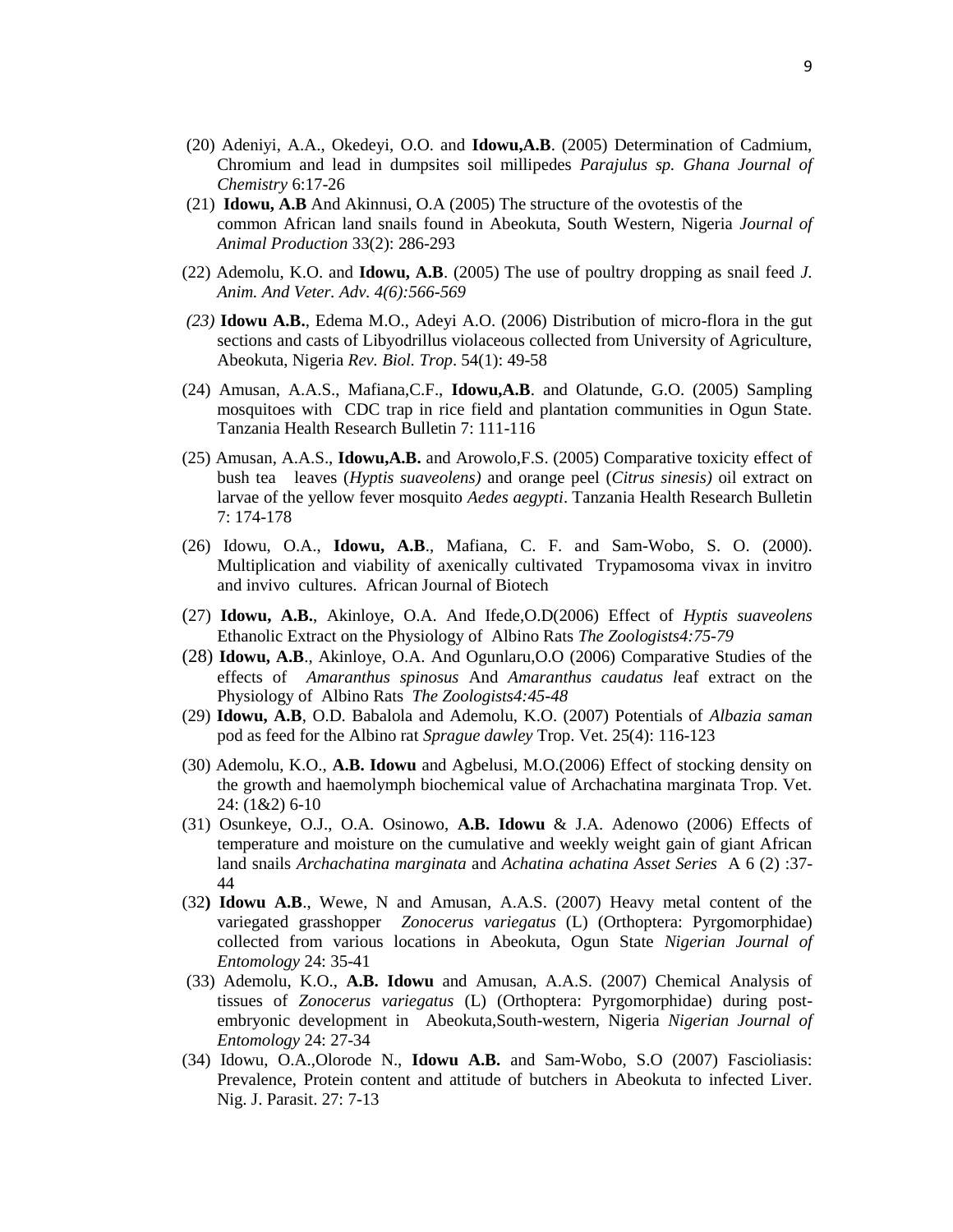- (35) **Idowu A.B.,** Edema M.O., & Adeyi A.O. (2007) Gut microflora and microfauna of earthworm species in the soils of the research farms of the University of Agriculture, Abeokuta, Nigeria *Biological, Agriculture & Horticulture 25(3) 185-200*
- (36) Ekpo,U.F, Mafiana, C.F. Adeofun C.O. Solarin ART and **Idowu A.B**  (2007)Geographical information system and predictive risk maps of urinary schistosomiasis in Ogun State, Nigeria BMC Infectious Diseases 8:74-85
- (37) Adeleke, M.A.; Mafiana, C.F.; **Idowu, A.B.;** Adekunle, M.F. & Dansu, B.M*.(2008)* Morphometric studies on *Culex quinquefasciatus* and *Mansonia africana* (Diptera: Culicidae) in Abeokuta, south-western Nigeria *Tanzania Journal of Health Research, Vol. 10, No. 2,99-102*
- (38) Adeleke, M.A.; Mafiana, C.F.; **Idowu, A.B.;** Adekunle, M.F. & Sam-Wobo,S.O.(2008) Mosquito larval habitats and public health implications in Abeokuta, Ogun State, Nigeria *Tanzania Journal of Health Research, Vol. 10, No. 2,99-102*
- (39) Adeleke, M.A.; Mafiana, C.F.; **Idowu, A.B.**; A.A.S. Amusan and Adekunle,M.F.(2008) Morphometric studies on Anopheles gambiae complex (Diptera: Culicidae) in Abeokuta, Southwest Nigeria. Acta Entomologica Sinica 51(12) : 1289- 1292
- (40) **Idowu,A.B.,** O. M. Somide and Ademolu,K.O. (2008) Comparative analysis of the chemical composition of the haemolymph, flesh and the microflora content of the guts of some African land Snails in Abeokuta,Nigeria. Trop. Vet 26:20-29
- (41) Ademolu, K.O., **A.B. Idowu** and Jayeola, O.A. (2009) Changes in haemolymph biochemical values during different growth phases in African giant land snail (Archachatina marginata) Nig. J. Anim. Prod. 36(1):161-166
- (42) Ademolu, K.O., **A.B. Idowu** and Jayeola, O.A. (2008) Reproductive Tract Assessment of three common African land snails Trop. J. Anim. Sci. 10:81-83
- (43) Ademolu, K.O., **A.B. Idowu** and Olatunde, G.O. (2009) Morphometrics and enzymes activities in the femoral muscles of variegated grasshopper *Zonocerus variegatus* (L) (Orthoptera: Pyrgomorphidae) during post-embryonic development. *Int. J.of Trop. Insect Sci.29(1):53-56*
- (44) **Idowu A.B.,** Edema M.O., & Oyedepo., M.T.(2009) Extracellular enzyme production by microflora from the gut region of the variegated grasshopper, *Zonocerus variegatus* (Orthoptera: Pyrgomorphidae) *Int. J.of Trop. Insect Sci.* 29(4):229-235
- (45) Edema M. O., **Idowu A. B.** and Adigun, M. A (2009) Evaluation of H*yperiodrilus africanus* and selected soil microflora for vermicomposting *Zambian Journal of Agricultural Science, Volume 9*(1): 37-41
- (46)Ademolu, K.O., O.D. Fakeye, G. A. Dedeke and **A.B. Idowu** (2009) Activities of glycosidases in the foot muscles of African giant snail., Achachatina marginata during aestivation *Ethiopia Journal of Biological Science 8(2):165-170*
- (47) *Adeleke, M.A.; Mafiana, C.F.; Idowu, A.B.; Sam-Wobo,S.O.; Idowu, O.A. (2010)* Population dynamics of indoor sampled mosquitoes and their implication in disease transmission in Abeokuta, south-western Nigeria *J Vector Borne Dis* 47: 33–38
- (48) Ademolu, K.O., **A.B. Idowu** and Olatunde, G.O. (2010) Hemocyte populations in Zonocerus variegatus (L) (Orthoptera: Pyrgomorphidae) during post-embryonic development *Acta Entomomoogica Sinca* 53:470-473.
- (49) Ademolu, K.O., **A.B. Idowu** and Olatunde, G.O. (2010) Nutritional value assessment of variegated grasshopper, *Zonocerus variegatus* (L) (Orthoptera: Pyrgomorphidae), during post-embryonic development *African Entomology 18(2): 360-364*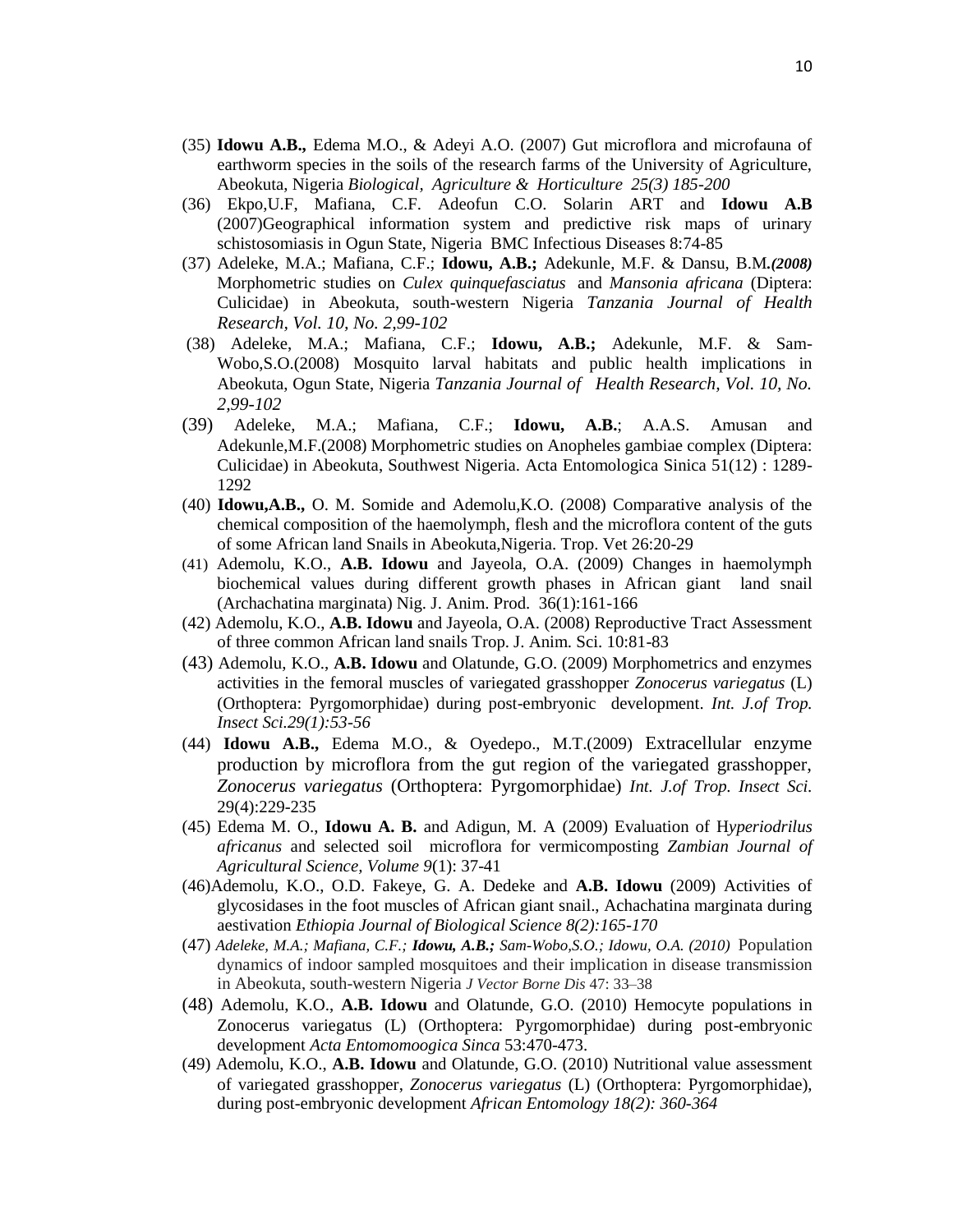- *(50)* Ademolu, K.O., **A.B. Idowu** and Olatunde, G.O. (2010) Evaluation of haemocyte cells in *Zonocerus variegatus* (L) (Orthoptera: Pyrgomorphidae), during post-embryonic development Nig. J. Ent. 26*: 51-55*
- (51) Ademolu, K.O., Oguntayo,O.O., **A.B. Idowu** and Dedeke, G.A.(2010) Variations in tissues metabolites and gut microbial flora of Adult male *Zonocerus variegatus* (L) (Orthoptera: Pyrgomorphidae) during starvation *Biological and Environmental Sciences Journal for the Tropic*s 8 (1) 188-193
- (52) Ademolu, K.O. and **A.B. Idowu** (2011 Activity of digestive enzymes in *Zonocerus variegatus (*Orthoptera: pyrgomorphidae) gut homogenates during post embryonic development . *International Journal of Tropical Insect Science* 31:29-33. Published by Cambridge University Press.
- (53) Ademolu, K.O. and **A.B. Idowu** (2011) Occurrence and Distribution of Microflora in the Gut Regions of the Variegated Grasshopper *Zonocerus variegatus* (Orthoptera: Pyrgomorphidae) During Development. *Zoological Studies* 50(4):409-415. Published by Biodiversity Research Centre, Academia Sinica, Taiwan. Available online at http:/ zool stud.sinica.edu.tw
- (54) Ademolu, K.O., Jayeola, O.A., **Idowu, A.B**. and Elemide, I.O.(2011) **C**ircadian variation in the locomotor, feeding pattern and active periods of two land snails species (A*rchachatina marginata and Achatina achatina*).*Archivos Zooctenia.* 60 (232):1323-1326 Published by Spanish Society of Genetic Resources of Animals, Spain. Available online at http:/uco.es/organiza/servicios/publica/az/php/articulo
- (55) Ademolu, K.O., Dedeke, G.A., Jayeola, O.A and **Idowu A.B.**(2011) Comparative analysis of the growth performance and haemolymph biochemical properties of normal and albino giant land snail- *Archachatina marginata Ethiopian Journal of Environmental Studies and management* 4:101-106
- (56) Ademolu, K.O; Balogun, A.A and **Idowu, A.B** (2011). Growth and ionic composition of the antennae of variegated grasshopper, Zonocerus variegatus (L.,1758) (Orthoptera: Pygomorphidae). *Munis Entomology and Zoology .*  6(2) :920-924. Published by Department of Biology, Gazi University, Turkey. Available online at http:/munisentzool.org
- (57) Ademolu, K.O; **Idowu, A.B** and Oke, A.O (2011). Impact of reproductive activities on the tissues of *Zonocerus variegatus* grasshopper adult (Orthoptera: Pygomorphidae). *Florida Entomologist.* 94 (4): 993-997. Published by Florida Society of Entomology, U.S.A. Available online at http:/journals.fcla.edu/flaent/article/view
- (58) Sodipe O.G., Osinowo, O.A., **Idowu, A. B**. and Onadeko, S.A. (2011) Effect of moisture level on the growth of the giant African Land Snail, Archachatina marginata and Achatina achatina in different season *Nigerian Journal of Animal Production* (NJAP) **38:**
- (59) Adeyi O.A. **IdowuA.B.**,Mafiana,C.F., Oluwalana S.A., Ajayi,S. L and Akinloye O.A.(2012) Rat model of food-induced non-obese-type 2 diabetes mellitus: comparative pathophysiology and histopathology *Int. J. Physiol Pathophysiol Pharmacol*. 4:
- (60) Ademolu, K.O; **Idowu, A.B**; Jayeola, O.A;Osunsina, I; Dedeke, G.A; Oluwafemi, F and Ibie, E (2012). Influence of different management systems on gut microbes and chemical constituents of Giant land snail *(Archachatina marginata*). *Nigerian Journal of Animal Production* (NJAP)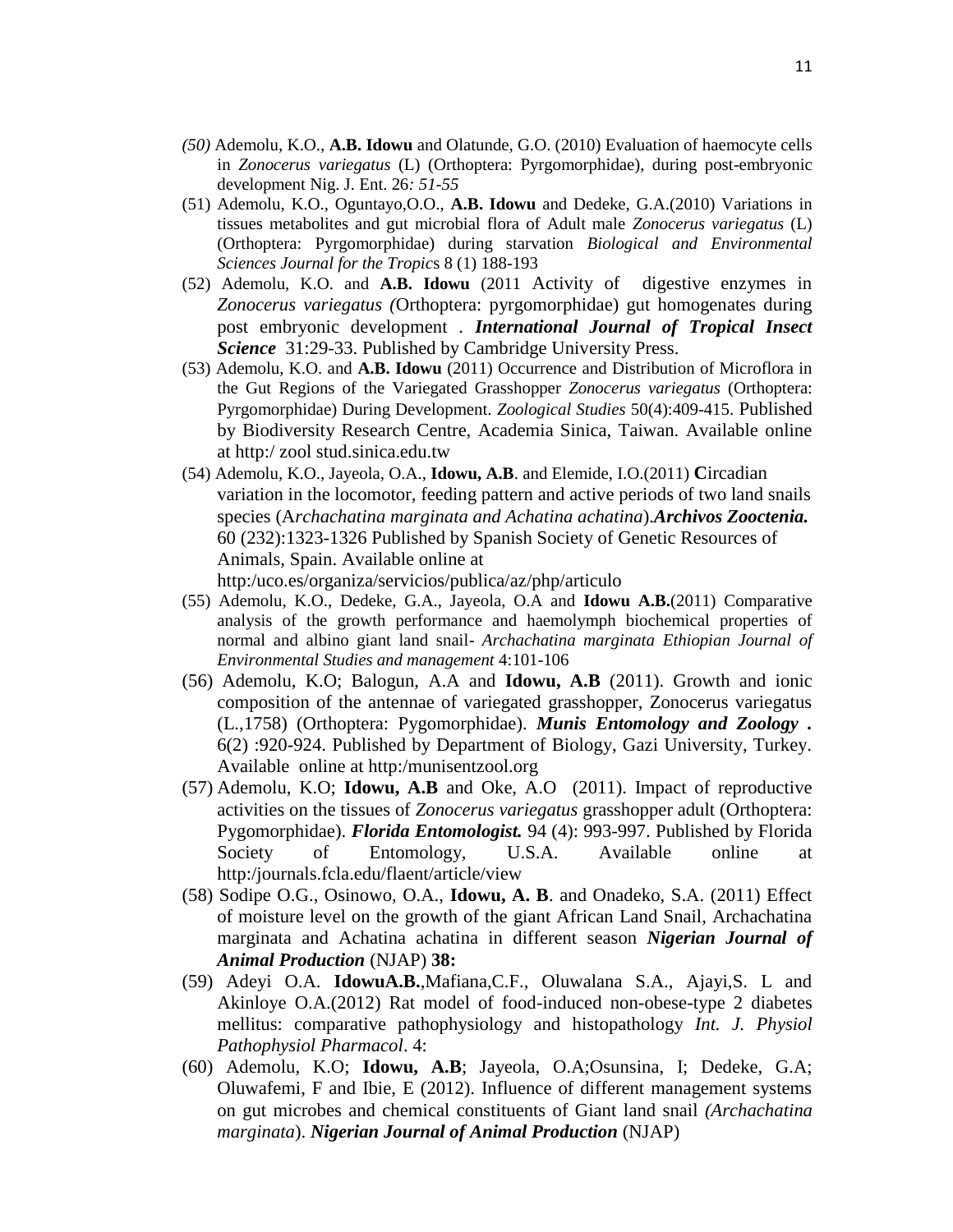- (61) Ubaha, G.A, **Idowu, A.B**., and Omoniyi, I.T.(2012) Effects of Hypostes forskalei Schult Roem leaf extracts on the behavior of Clarias gariepinus Nature and Science 10:158-162
- (62) Ademolu, K.O; **Idowu, A.B** and Oke, O.A (2013), Life Cycle and Morphometric studies of variegated grasshopper *Zonocerus variegatus* (Linnaeus, 1758). *Munis Entomology and Zool***ogy** 8 (1):375-381
- (63) Ademolu, K.O; Fakeye, O.D; Dedeke, G.A; Ajayi, O.A and **Idowu, A.B**. (2013). Digestive Enzymes in African Giant Land Snail (*Archachatina marginata*) during aestivation. *Archivos de Zooctenia 62(237):*73-77
- (64) Ademolu,K.O; **Idowu, A.B**. and Oke, O.A. (2013). The roles of food plants on the dispersion activities of the variegated grasshopper, *Zonocerus variegatus*  (L) (Orthoptera: Pyrgomorphidae). *African Entomology* 21(1):41-44.
- (65) Ajao, A.M., **Idowu, A.B** and Obembe, A.(2013) Comparative Proximate and Chemical analysis of Feral and Artificially reared Bee Honey Samples from two Ecological Zones in Nigeria *Journal of Environmental Conservation Research 1(3)53-58*
- (66)**Idowu, A.B**; Ademolu, K.O. and Bamidele, J.A (2014). Nutrition and heavy metal levels in the mound termite, *Macrotermes bellicosus* (Smeathman) (Isoptera: Termitidae) at three sites under varying land use in Abeokuta, southwestern Nigeria. *African Entomology* 22:156-162
- (67) Ajao, A.M. Oladimeji, Y. U**. Idowu, A.B.** Babatunde S.K. and A. O Obembe (2014) Morphological characteristics of *Apis mellifera* L. (Hymenoptera: Apidae) in Kwara State, Nigeria International Journal of Agricultural Sciences ISSN: 2167-0447 Vol. 4 (4), pp. 171-175,
- (68) Adeyi, A.O. Akozi, G.O., Adeleke, M.A., Agbaogun B.K.O and **Idowu,A.B.** (2014) Induction and activity of glutathione S-transferases extracted from *Zonocerus variegatus* exposed to insecticides *International Journal of Tropical Insect Science* 33:1-7 Published by Cambridge University Press.
- (69) Bamidele, J.A., **Idowu, A.B**; Ademolu, K.O. and Atayase, A.O. (2014) Microbial diversity and digestive enzyme activies in the gut of earthworms found in sawmill industries in Abeokuta, Nigeria *Rev. Biol. Trop*. 62(3): 1241- 1249
- (70) **Idowu, A. B**., Ademolu, K. O. and Bamidele, J. A. (2015) Concentration of heavy metals in Tissues of  $6<sup>th</sup>$  Instar and Adult variegated grasshopper (*Zonocerus variegatus* L.) (Orthoptera: Pyrgomorphidae) collected from different locations in Abeokuta, Nigeria *Niger. J. Entomol.* 31: 123-128
- (71) Adeyi Akindele O.1\*, Nneji Lotanna, M.2 and **Idowu Babatunde A.** (2015) Ameliorative potentials of medicinal plants on the pathophysiological complications of diabetes mellitus: A review *Journal of Medicinal Plants Research* 9:
- (72) Bamidele, J.A., **Idowu, A.B**., Ademolu, K.O., Akinloye, O.A. and Bambgola, A.A. (2015). Heavy metal accumulation and biochemical evaluation of earthworms from sawmills in Abeokuta, South-Western Nigeria. *Revista de Biologia Tropical*,  $63(4)$  (Accepted  $29<sup>th</sup>$  May,  $2015$ )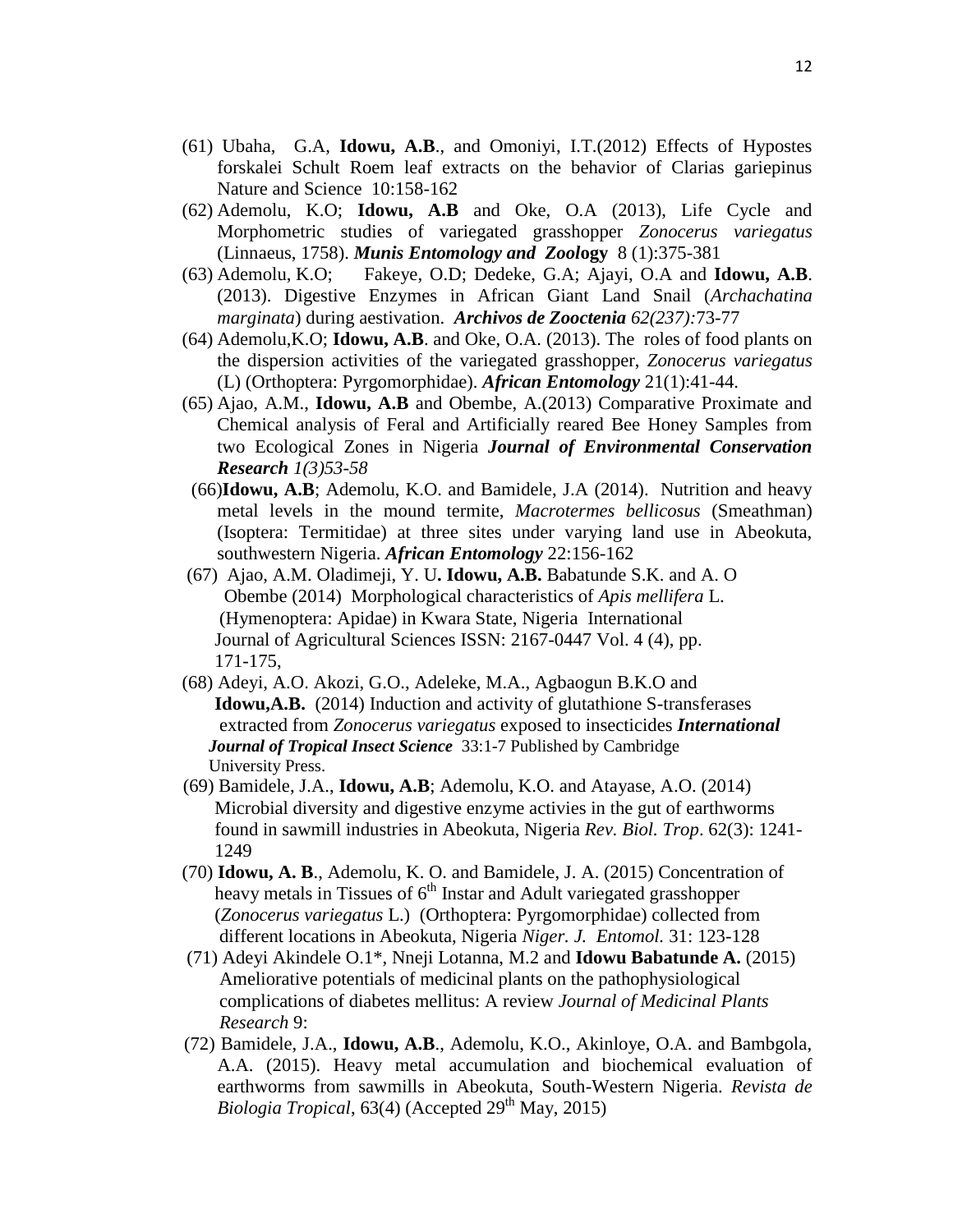- (73) Bamidele, J.A., **Idowu, A.B**., Ademolu, K.O., Agbaje, A.A. and Ajayi, O.A. (2015). Concentrations of steroids in the giant African Land Snail (*Archachatina marginata*) at different reproductive phases. *Journal of Molluscan Research*, 1: 46-51
- (74) Bamidele, J.A**., Idowu, A.B**., Ademolu, K.O., Akinloye, O.A., and Bamgbola, A. A. (2015). Heavy metal accumulation and biochemical evaluation of earthworms from sawmills in Abeokuta, South-Western Nigeria *Rev. Biol. Trop*. 62(3): 1241-1249
- (75) Ademolu,K.O; Olaniyi P.,Ime E.,and **Idowu, A.B**. (2016) Morphometrics And Mineral Composition of shell whorls in three Species of Giant African Snails From Abeokuta, Nigeria *Folia Malacol* 24:
- (76) Esue, S.E., Ademolu, K.O., Jayeola, O.A., Olanloye, A.O. and **Idowu, A.B** (2016). Impact of Soil Substrate replacement regime on foot muscle carbohydrases activities and gut microbial load of giant African Snail (*Archachatina marginata Swanson*). *Journal of Molluscan Research*, 2: 61-66
- (77) Okunlola, O.S., Osipitan, A.A., Atungwu, J.J., **Idowu A.B**. (2015) Control of Flea beetle, *Podagrica spp*. (Coleoptera: Chrysomelidae) with the use of entomopathogenic nematode, *Heterorhabditis bateriophora Niger . J. Plant Protection* 29: 44-55
- (78) Ademolu K.O. **[A. B. Idowu](http://revista.rebibio.net/authorindex/saad-sb.html)**, [O. A. Olabode,](http://revista.rebibio.net/authorindex/alqudah-a.html) [O. Olalonye,](http://revista.rebibio.net/authorindex/saad-sb.html) [A. B. Adelabu](http://revista.rebibio.net/authorindex/hadry-nf.html) and [O. Atayese](http://revista.rebibio.net/authorindex/susanti-s.html) (2015) Effect of food plant sterilization on growth and nutritional value of adult variegated grasshopper *Zonocerus variegatus* (Linnaeus, 1758) (Orthoptera: Pyrgomorphidae) *Brazilian Journal of Biological Sciences* 2: 303- 308
- (79) Ademolu, K.O., Fantola, F. O., Bamidele, J.A., Dedeke, G. A, and **Idowu, A.B** (2016). Formation and Composition of epiphargm in three giant African land snails (*Archachatina marginata*, *Achatina fulica* and *Achatina achatina*) *Ruthenica* 26: 165-169
- (80) Ademolu, K.O., Fantola, F. O., Bamidele, J.A., Dedeke, G. A, and **Idowu, A.B** (2016) Sexual differences in destructive capability and midgut enzyme activities in adult variegated grasshoppers Zonocerus variegatus (Linnaeus, 1758) (Orthoptera: Pyrgomorphidae)
- (81) Bamidele, J.A., **Idowu, A.B**; Ademolu, K.O. (2016) Diversity, abundance and tissue mineral composition of indigenous earthworm species of sawmills of Abeokuta, South-westernNigeria *Rev. Biol. Trop*. 63(4): 1213-1221

(82) Ajayi, O.A., Idowu, A.B., Eromosele, C.O. and Ademolu, K.O. (2016). Haematological studies and heavy metal concentration of the heart, lungs and liver of Albino rats (Sprague dawley) exposed to vehicular exhaust fumes and dust on major roads of Abeokuta, Nigeria. NSUK Journal of Science and Technology, 6(1): 155-158

- [Idowu](http://revista.rebibio.net/authorindex/saad-sb.html), (2017) Feeding pattern and gut enzymes activity of Giant African Land snail (Archachatina marginata) during growth phases *Archivos de Zooctenia 66(253):26*7-278
	- (84) Bamidele, J.A., **Idowu, A.B;** Ademolu, K.O. and Aladesida A. (2017) Biodiversity Of Flora And Fauna Associated With Sawmills Of Abeokuta, South- Western Nigeria *Mun. Ent. Zool.* Vol. 12, No. 1, 245-250
	- (85) **Idowu A. B**., and Ademolu, K.O.(2017) Accumulation of heavy metals in

<sup>(83)</sup> Ademolu K.O. . Ojo, V. O., Bamidele, J. A., Adelabu, A.B. Ebenso, I. and  $A, B$ ,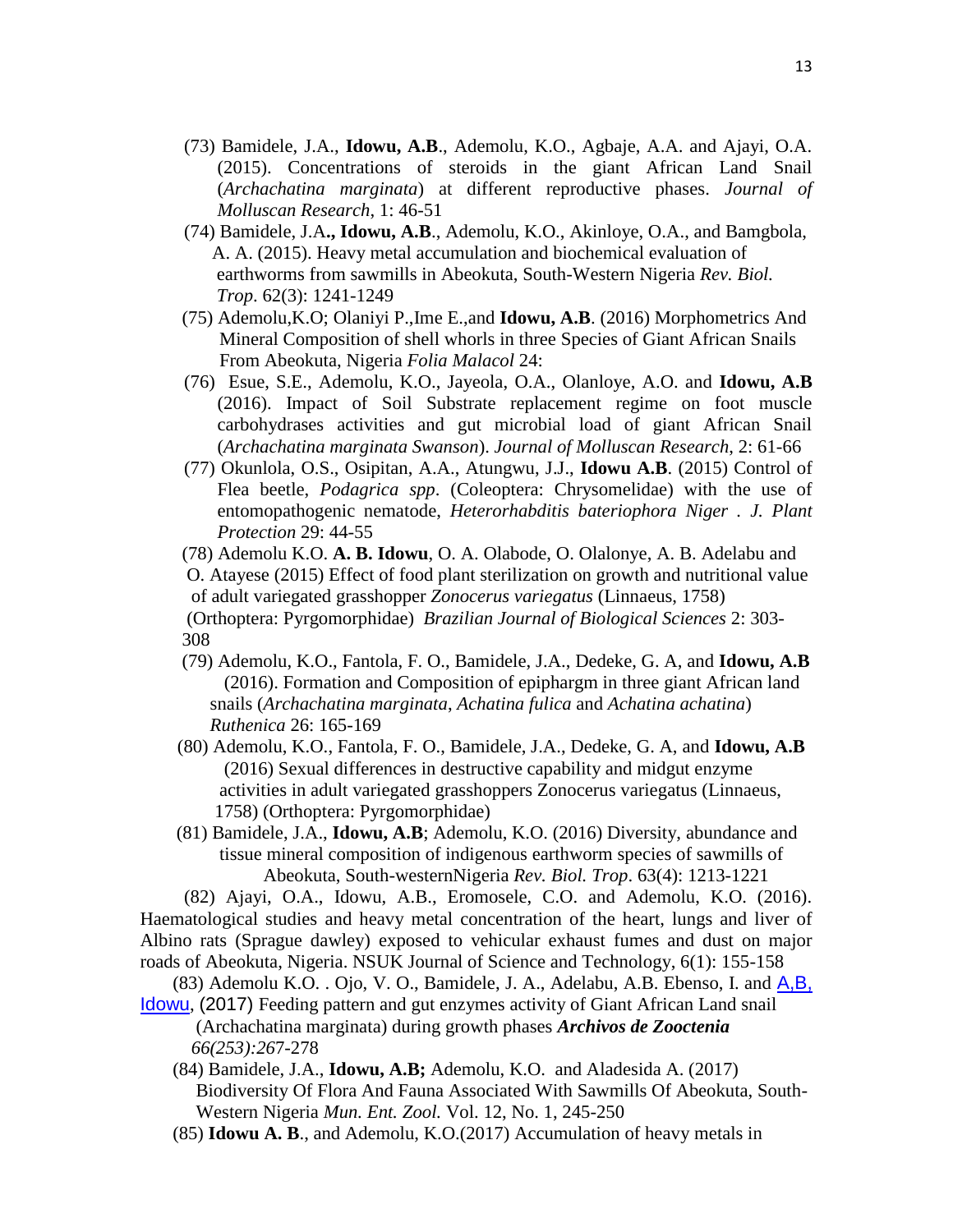the soil and Giant African land Snails (*Archachatina marginata)* from different locations in Ijebu-Ode, Nigeria J. Molluscan Research 3:13-17

(86) Ademolu, K.O., Agbeje, S., Joda, A.O., Osipitan, A.A. and Idowu, A.B.

(2018). Circadian variation in metabolic and enzyme ativities in the femoral and

thoracic muscles of adult variegated grasshopper, Zonocerus variegatus

(LINNAEUS, 1758) (Orthoptera: Pyrgomorphidae). Polish Journal of Entomology, 87: 77-84

(87) Oyeniyi, O.J., and **Idowu A.B**. (2018) Proximate, Nutrient and Anti-nutrient Composition of Snail flesh from six selected locations in Ogun State, Nigeria *NIG. J. OF Wildl. Mgt.* 2(2): 51-58

(88) **Idowu, A. B**., Oliyide E. O., Ademolu, K. O. and Bamidele, J. A. (2019) Nutritional and anti-nutritional evaluation of three edible insects consumed by the Abeokuta community in Nigeria *Int. J.of Trop. Insect Sci.*

#### *PUBLISHED PROCEEDINGS*

- (89) **Idowu, AB**, Ademolu, KO, Mafiana, CF, Osinowo. OA (2002). Effects of different nitrogen sources on the growth and the nutritional value of the African giant snail, *Archachatina maginata..Proceedings of the 7th Annual Conference of the Animal Science Association of Nigeria, September 26, 2002 University of Agriculture, Abeokuta, Nigeria*. Pp357-360
- (90) **Idowu A.B.** and O.A Akinnusi (2006) A morphometric analysis of the ovotestis of the common African land snails found in Abeokuta, south western, Nigeria *Proceedings of the 7th Annual Conference of the Animal Science Association of Nigeria, Oct , 2004 University of Agriculture, Abeokuta, Nigeria*. Pp357-360
- (91) Ademolu, K.O. and **Idowu, A.B.** (2004) Effects of starvation on some aspects of the physiology of *Zonocerus variegatus Proceedings of the 1st* International Conference on Science and National Development,October 25- 28, 2004 : *75-79.*
- (92) **Idowu A.B**. and Edema M.O. (2005) Dynamics of earthworms and their microflora in refuse dump areas of Abeokuta, Nigeria *Proceedings of the 1st* Organic Farming Conference,October 25-28, 2005 : *75-79.*
- (93) Ademolu, K.O., Dedeke, G.A., Jayeola, O.A and Idowu A.B.(2011) Comparative analysis of the growth performance and haemolymph biochemical properties of normal and albino giant land snail- Archachatina marginata *Proceedings of the 6th* Conf. Nig. Soc. For Anim. Prod 13-16 March 2011, University of Abuja. 287-2 89
- (94) Ademolu, K.O and **Idowu, A.B** and Dansu, B.M (2006). Morphometric Analysis of *Zonocerus variegatus* during post Embryonic Development. Proceedings of the Second Conference on Science and National Development organized by College of Natural Sciences, University of Agriculture, Abeokuta, October 10th-13<sup>th</sup>, 2006. Pp150-152. Eromosele, I.C and Popoola, T.O.S (eds) . Published by College of Natural Sciences, FUNAAB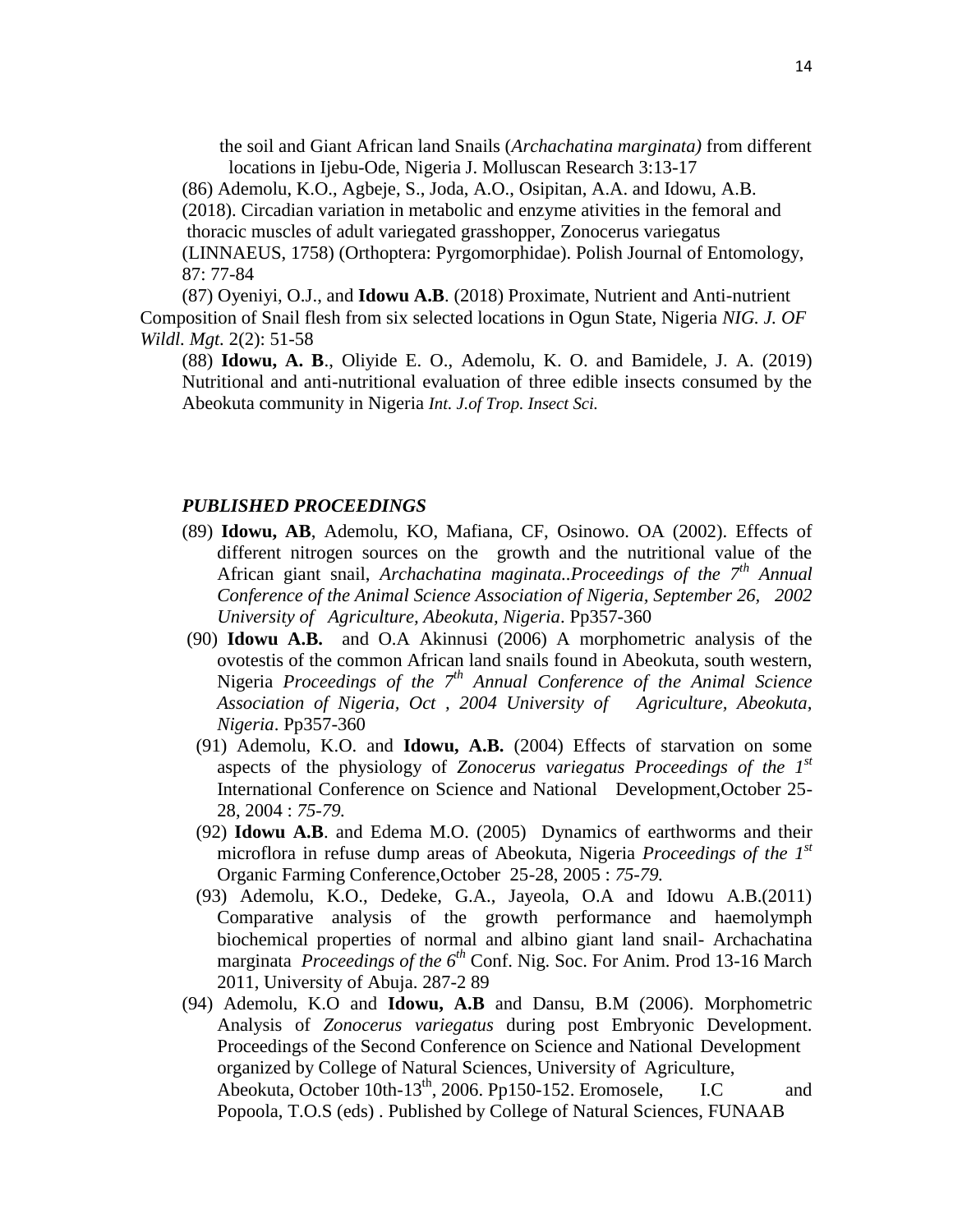- (95) **Idowu, A.B,** Ademolu, K.O, Adebiyi, A.O and Oyebiyi, M.F (2007). Commercially Compounded Feeds and the Physiology of Albino Rats (Sprague dawley). Proceedings of  $32<sup>nd</sup>$  Annual Conference of the Nigerian Society for Animal Production, Calabar, March 18- 21, 2007. Pp232-235. Agiang, E.A;Agwunobi, O.O and Olawoyin, A (eds). Published by NSAP
- (96) Ajayi, O.A;**Idowu, A.B**; Eromosele, C.O; Dedeke, G.A and Ademolu**,** K.O (2011). Distribution and effects of some heavy metals in selected organs and tissues of albino rats exposed to vehicular exhaust fumes. Proccedings of the Environmental Management Conference, Federal University of Agriculture, Abeokuta, Nigeria  $12$ th-15<sup>th</sup> September, 2011 pp 519-526. Martins, O;Meshida, E.A; Arowolo,T.A;Idowu, O.A and Oluwasanya, G.A (eds) . Published by COLERM, FUNAAB
- (97) Olayinka, O.T**; Idowu, A.B**; Dedeke, G.A, Akinloye, O.A, Ademolu, K.O and Bamgbola, A.A (2011). Earthworm as bio-indicator of heavy metal pollution around Lafarge, Wapco Cement Factory, Ewekoro, Nigeria . Proccedings of the Environmental Management Conference, Federal University of Agriculture, Abeokuta, Nigeria  $12^{th}$  -15<sup>th</sup> September, 2011 pp 489-496. Martins, O;Meshida, E.A;Arowolo,T.A;Idowu, O.A and Oluwasanya, G.A (eds) . Published by COLERM, FUNAAB
- (98) Ajayi, O.A; Fawole, J.K, **Idowu, A.B** and Ademolu, K.O (2012). Dynamics of nutrients in the tissues of giant land snails, *(Archachatina marginata)* during aestivation. Proceedings of the  $1<sup>st</sup>$  international conference on Giant African Land Snails (GALS), Abeokuta12th-15<sup>th</sup> February, 2012. Pp 67-71 Ola, S.I, Dedeke,G.A and Fafiolu, A.O (eds). Published by IFSERAR, FUNNAB
- (99) Ademolu, K.O; Taiwo, B.E, **Idowu, A.B** and Ajayi, O.(2012). Egg laying pattern and albumen gland composition of *Archachatina marginata* during different growth phases. Proceedings of the  $1<sup>st</sup>$  international conference on Giant African Land Snails (GALS), Abeokuta12th-15<sup>th</sup> February, 2012. Pp 72-75 Ola, S.I, Dedeke,G.A and Fafiolu, A.O (eds). Published by IFSERAR, FUNNAB
- (100)Lawal, A.; Oyinloye, N; Ademolu, K.O ; Dedeke, G.A; Ajayi, O and **Idowu, A.B** (2012). Antimicrobial properties of the haemolympg of three species of African giant land snails (Archchatina marginata, Achatina achatina and Achatina fulica) found in Abeokuta, Ogun State. Proceedings of the  $1<sup>st</sup>$ International Conference on Giant African Land Snails (GALS), Abeokuta12th-15<sup>th</sup> February, 2012. Pp 76-78. Ola, S.I, Dedeke, G.A and Fafiolu, A.O (eds). Published by IFSERAR, FUNNAB
- (101) Ajayi, O.A., Idowu, A.B., Eromosele, C.O., Ademolu, K.O., Dedeke, G.A. and Bamidele, J.A. (2013). Determination of Zinc, Manganese, Cobalt and Lead along roadside by Albino rats. Book of abtract of the  $48<sup>th</sup>$  Annual Conference of the Science Association of Nigeria (SAN), Abeokuta 2013. FUNAAB-SAN 087
- (102) Bamidele, J.A., Ademolu, K.O., Idowu, A.B. and Oladele, A.O. (2014). Variations in the physiology of Giant African Land Snail (*Archachatina marginata*) from south-west Nigeria. Proceedings of the 3<sup>rd</sup> International